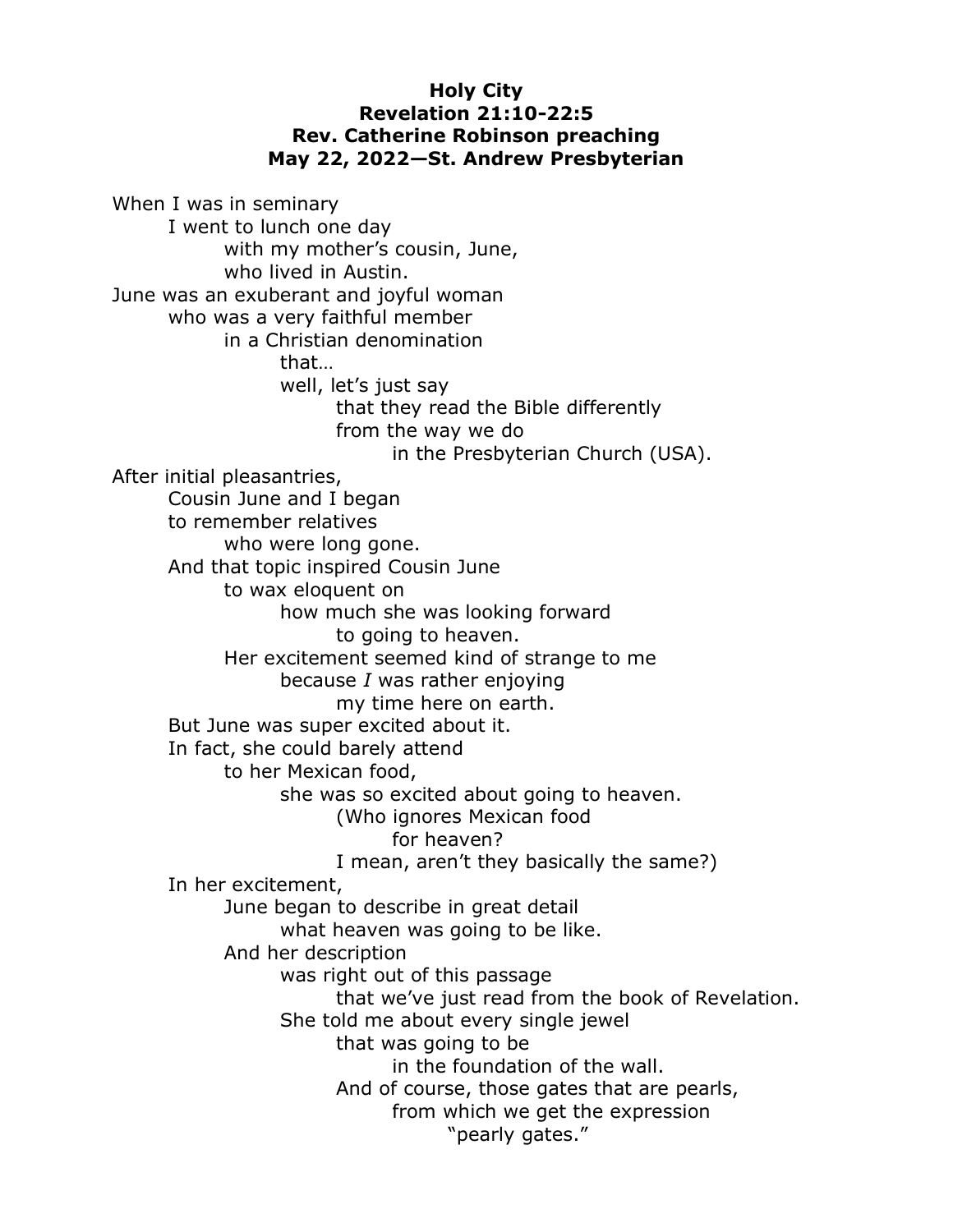She closed her eyes, trying to imagine gold that was as clear as glass. By this point, I think I had just about abandoned *my* Mexican food! I don't think my twenty-something self was very good at responding to her. This sermon isn't exactly a *response* to Cousin June, because she would disagree with me so profoundly that I'm not sure we would be able to have a conversation. But perhaps, this sermon is a response to her perspective. Let's look again at the text and see what *we* hear in it today. In this vision, the angel shows John of Patmos the holy city of Jerusalem *coming down* from heaven. Notice the movement. Heaven is coming *down to earth*. Roger talked about this last week. In the book of Revelation, God doesn't take humans to heaven; God brings heaven to humans. And furthermore, this is not just about pie-in-the-sky-by-and-by. There is a not-yet aspect to the book of Revelation. The vision is not fully realized. But in chapter 11 of the book of Revelation we hear that "The kingdom of the world *has become* the kingdom of our Lord and of his Messiah." The invitation is to enter into God's vision for the world *even now*, and to live into that vision. Recently, I heard Dr. Cornel West, the well-known theologian, social critic, and public intellectual, say that his mother used to tell him, "Cornel, the Kingdom of Heaven is within you. And wherever you go,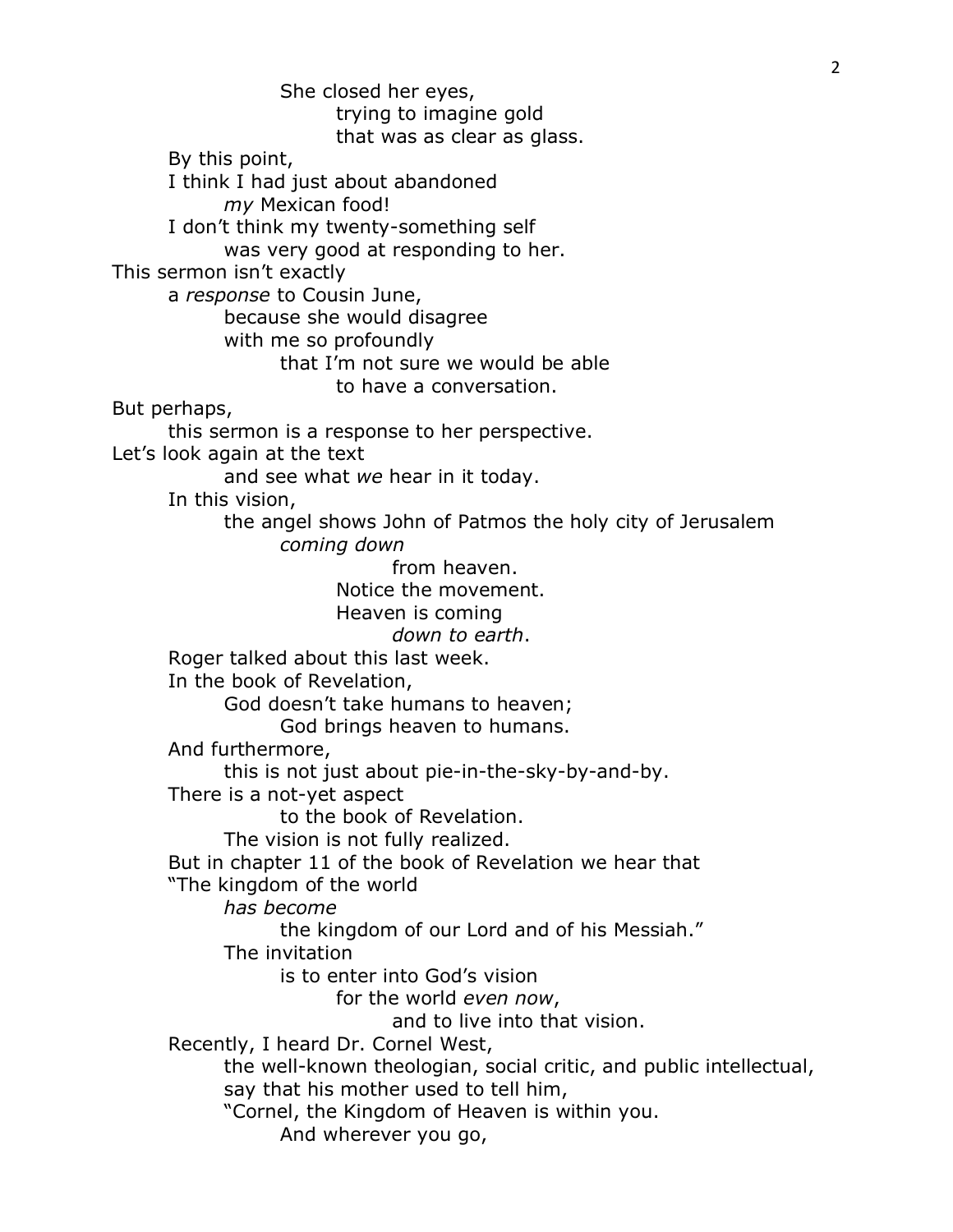you better leave a little bit of heaven behind you." Put a peg in that and hold it in your heart and mind as we continue. The Kingdom of Heaven is within you, and wherever you go, you better leave a little bit of heaven behind you. Back to John's vision of heaven-on-earth. I want to invite you to do something. Put on your imaginary walking shoes. Come along with me, and let's tour this city together and see what we find. The first thing we notice is that the city *does indeed* sparkle with amazing beauty and color. Cousin June absolutely got that right! But let's not get too distracted by all of that. There's so much more! Keep walking. Keep walking. Have you noticed? there's no temple in this heaven-on-earth-city! God and the Lamb *are* the temple. In this city there is holiness everywhere you look. Look at that person over there—holiness. Look at that rock—holiness! Look at that building—holiness! Everywhere you look holiness! Hmmm… what a concept! Okay. Let's not dawdle. If you look all around you, you'll see a wall around this city. All ancient cities had walls. But look over there at the gates! They're open! The gates of this city

are *never shut*.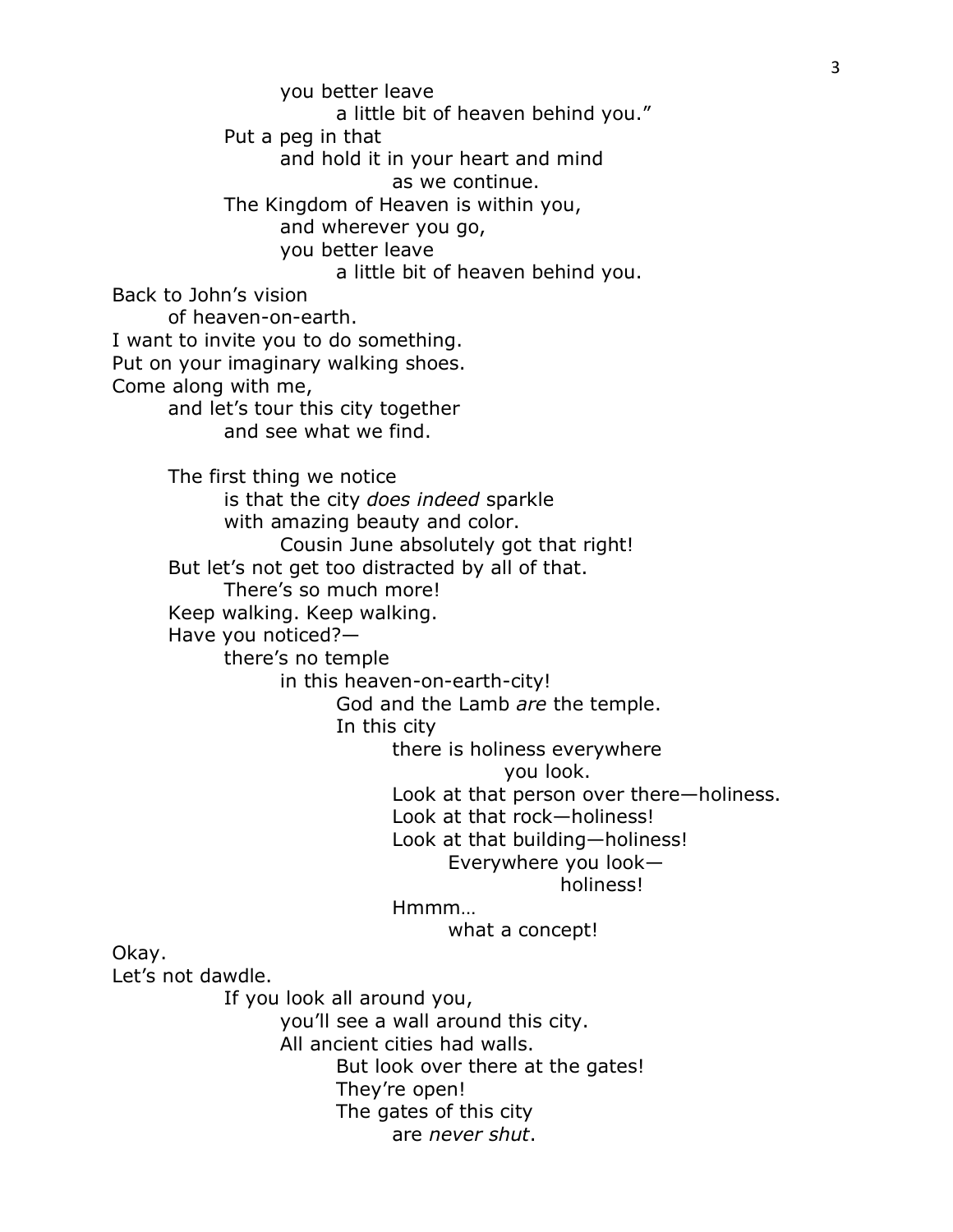Friends, we are in a very welcoming city right now. There are no walls to keep out foreigners here in heaven-on-earth. We have no insiders and outsiders. Everyone is welcome. Now isn't that amazing? Now let's move over here…. what do we parched New Mexicans find? The river of the water of life, bright as crystal, flowing through the middle of the city. Take those imaginary walking shoes off if you want. Dip your toes in. For our droughted, wind-blown, fire-infested state this is quite a vision. Let's just sit here for a moment with our feet in the cool water. Close your eyes, if you want, and picture that water flowing from God all over northern New Mexico. Picture that water flowing all over our state… wherever the fires burn. What a vision. What a prayer… And now, with your feet still in the water, look over there at that tree. That is the tree of life. It has twelve kinds of fruit to keep people fed all the time. No more hungry people. Taste the fruit yourself if you want to. Mmmm…juicy and sweet! And while you're there pluck a leaf off that tree leaves for the healing of the nations, these are. Those leaves that you're holding have medicinal qualities. Smell your leaf. What does healing smell like to you? That's what your leaf smells like.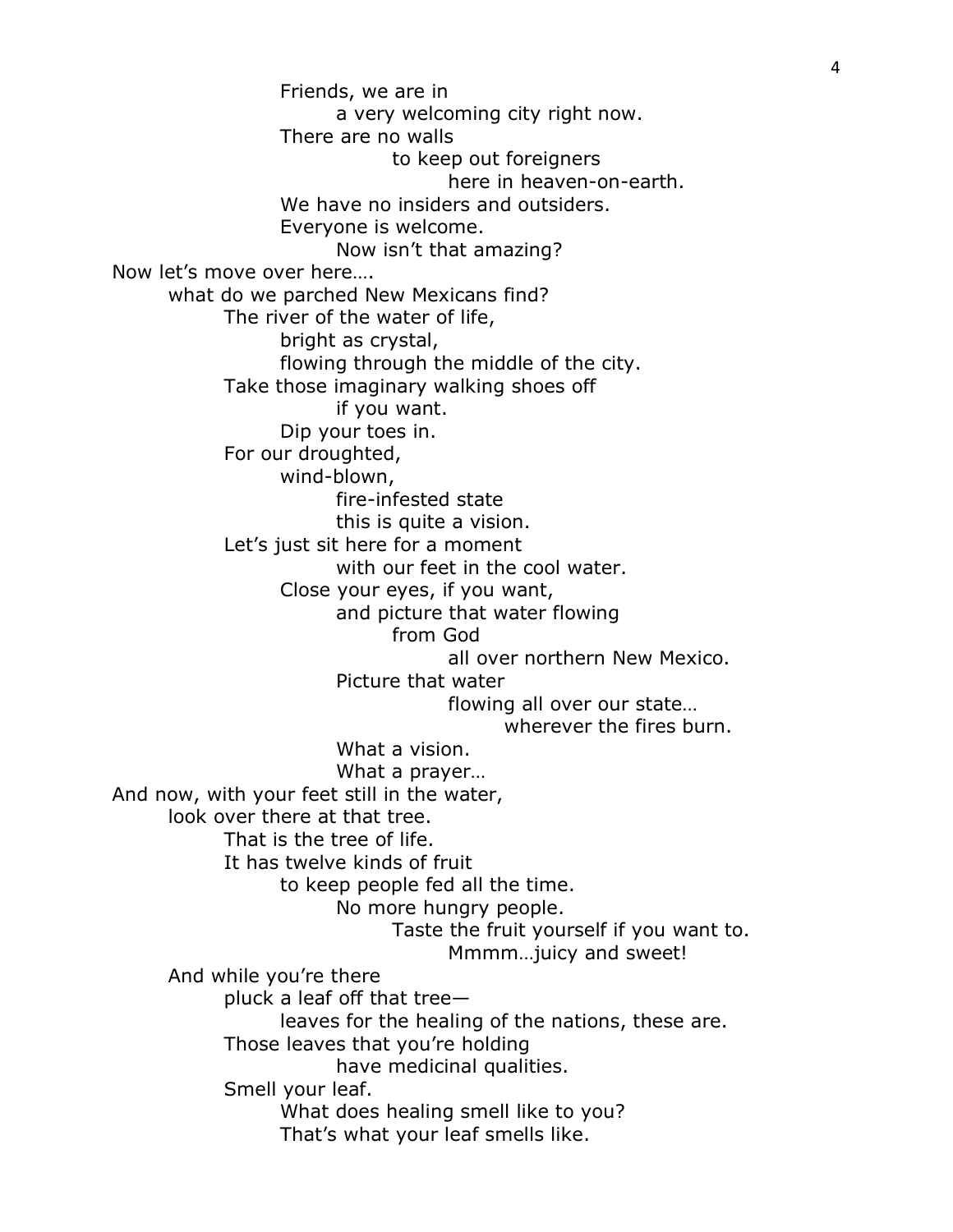Are you wounded anywhere? Is you heart hurting? Is your soul sick with fear, with rage, with grief. These leaves are for you. Plaster these healing leaves on the place that hurts. But these leaves are not just for you. These leaves are for the African American community in Buffalo and elsewhere, for our whole damaged nation that lives with the ravages of gun violence and white supremacy, for the Irvine Taiwanese Presbyterian Church for the whole Taiwanese American Community, for the terrifying violence that China threatens to Taiwan. These leaves are for the people of Ukraine, for the people of Palestine, the people of Iraq and Afganistan and Yemen and Ethiopia. These leaves are for people who walk the streets of our own city without shelter, without food, without medical care; who come here seeking aslylum Who else? Who else in our world needs healing? Picture them now in this prayer imagining. Offer them leaves from the tree. Leaves for the healing of the nations. That's the end of our tour. You may return to Albuquerque now. Do you remember this charge from Cornel West's mama? The Kingdom of Heaven is within us, and wherever we go, we better leave